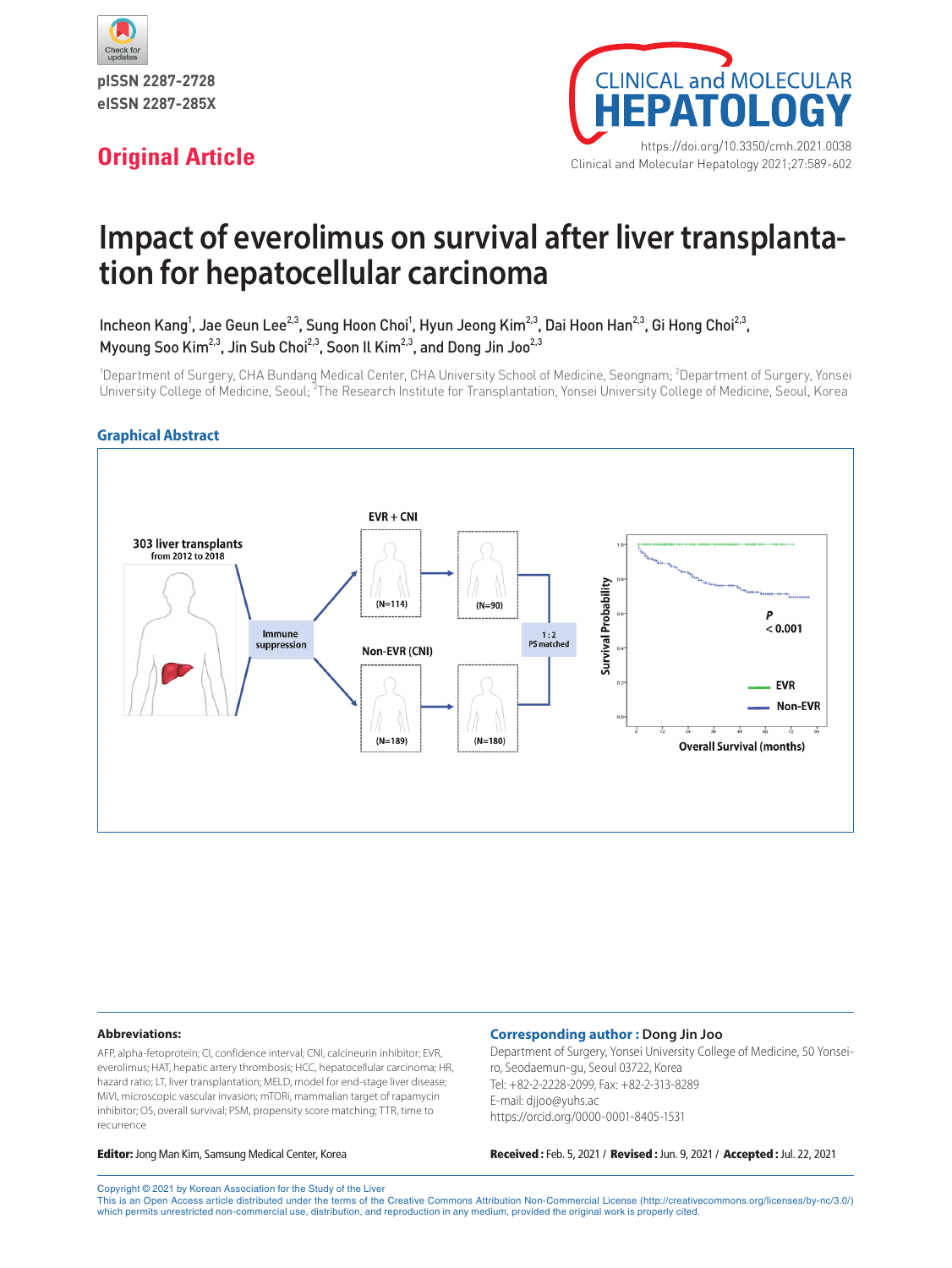

**Background/Aims:** This study aimed to investigate whether everolimus (EVR) affects long-term survival after liver transplantation (LT) in patients with hepatocellular carcinoma (HCC).

**Methods:** The data from 303 consecutive patients with HCC who had undergone LT from January 2012 to July 2018 were retrospectively reviewed. The patients were divided into two groups: 1) patients treated with EVR in combination with calcineurin inhibitors (CNIs) (EVR group; n=114) and 2) patients treated with CNI-based therapy without EVR (non-EVR group; n=189). Time to recurrence (TTR) and overall survival (OS) after propensity score (PS) matching were compared between the groups, and prognostic factors for TTR and OS were evaluated.

**Results:** The EVR group exhibited more aggressive tumor biology than the non-EVR group, such as a higher number of tumors (*P*=0.003), a higher prevalence of microscopic vascular invasion (*P*=0.017) and exceeding Milan criteria (*P*=0.029). Compared with the PS-matched non-EVR group, the PS-matched EVR group had significantly better TTR (*P*<0.001) and OS (*P*<0.001). In multivariable analysis, EVR was identified as an independent prognostic factor for TTR (hazard ratio [HR], 0.248; *P*=0.001) and OS (HR, 0.145; *P*<0.001).

**Conclusions:** Combined with CNIs, EVR has the potential to prolong long-term survival in patients undergoing LT for HCC. These findings warrant further investigation in a well-designed prospective study. **(Clin Mol Hepatol 2021;27:589- 602)**

**Keywords:** Hepatocellular carcinoma; Liver transplantation; Immunosuppression; Recurrence; Survival

#### **Study Highlights**

We reviewed data from 303 consecutive patients with hepatocellular carcinoma who underwent liver transplantation. After transplantation, patients received a CNI plus everolimus or a CNI without everolimus. Although patients who received a CNI plus everolimus had more aggressive tumor biology, they had better time to recurrence and overall survival than those who received a CNI without everolimus. On multivariable analysis, use of everolimus was identified as an independent prognostic factor for improved time to recurrence and overall survival.

#### **INTRODUCTION**

Concurrent with the major evolution of surgical techniques and immunosuppressant regimens, liver transplantation (LT) criteria for patients with hepatocellular carcinoma (HCC) have rapidly expanded in the past few decades.<sup>1-3</sup> Despite the scarcity of donor organs, LT is theoretically the best treatment option for patients with early stage HCC. $^4$  However, tumor recurrence remains a major cause of post-transplant death.<sup>5</sup> Unfortunately, no adjuvant therapy has been shown to improve survival after LT for HCC.

Several tumor-related risk factors for HCC recurrence, such as high alpha-fetoprotein (AFP) levels,  $6,7$  poor tumor differentiation,  $8,9$ and the presence of microscopic vascular invasion (MiVI), $10,11$  have been extensively demonstrated to be strong risk factors for poor outcomes after LT. Immunosuppression-related risk factors for tumor recurrence have also been reported. Vivarelli et al.<sup>12,13</sup> noted that overexposure to calcineurin inhibitors (CNIs; tacrolimus and cyclosporin) increased the risk of HCC recurrence after LT. Conversely, in a recent systematic review, Grigg et al.<sup>14</sup> reported that mammalian target of rapamycin inhibitors (mTORi)-based immunosuppression might reduce recurrence rates compared with standard CNI-based therapy. Accordingly, mTORi have been considered an alternative immunosuppressive agent to CNIs.

However, despite the expanding use of mTORi-based therapy, it remains unclear whether mTORi have a direct oncologic advantage or whether their benefits simply reflect the indirect effects of reducing CNI levels. Furthermore, no universally accepted guidelines exist for mTORi usage after LT for HCC. Immunosuppression schedules that vary considerably between centers and the wide range of target trough blood levels make it difficult to verify the long-term oncologic effects of mTORi.

At our institution, we have been following a unified immunosuppressive protocol for mTORi usage for several years. In the present study, we reviewed our experience with mTORi (particularly everolimus [EVR]) after LT in patients with HCC to evaluate the impact of EVR on long-term outcomes, specifically time to recurrence (TTR) and overall survival (OS). We also investigated general prognostic factors for TTR and OS after LT for HCC.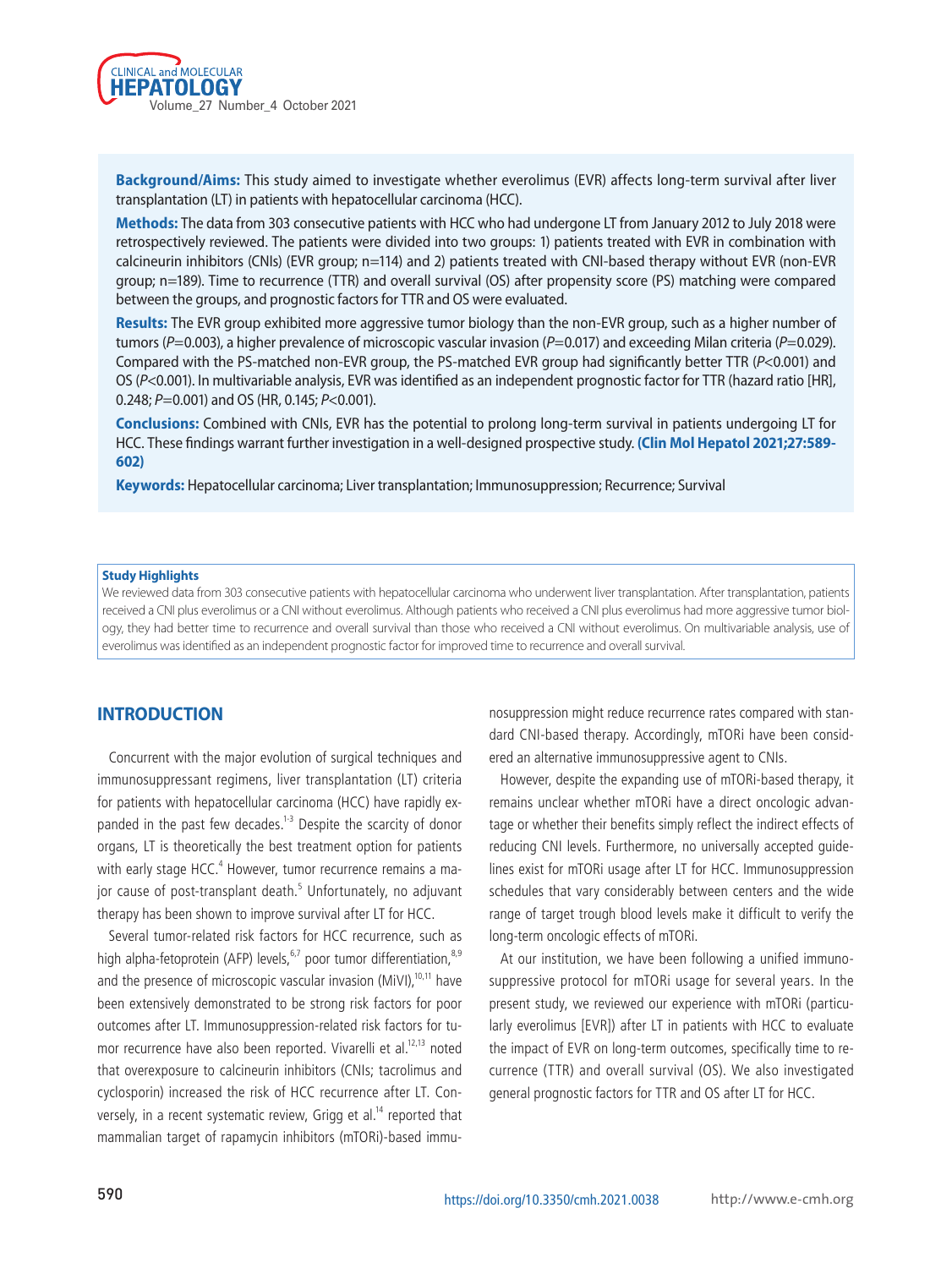# **MATERIALS AND METHODS**

#### **Patient and data collection**

This study was approved by the institutional review board of Severance Hospital (reference number, 4-2020-0808). The data were prospectively recorded in our institution's clinical database. The data from consecutive patients who had undergone LT for HCC from January 2012 to July 2018 at Severance Hospital, Seoul, Korea, were retrospectively reviewed. All the patients had histologically confirmed pure HCC; we excluded patients with mixed HCC-cholangiocarcinoma tumors. Patients who had died within 1 month after LT and patients who had withdrawn from the protocol during treatment because of intolerable side effects from the drugs (CNI or EVR) were excluded. Information regarding patient demographics (recipient age and sex) and other clinicopathologic features (underlying liver disease, preoperative blood AFP level, model for end-stage liver disease [MELD] score, graft type, fulfillment of Milan criteria, tumor size and number, and MiVI) were extracted from the database. All the resected specimens were subjected to histologic analysis.



Figure 1. Study flow diagram. LT, liver transplantation; EVR, everolimus; CNI, calcineurin inhibitor; MMF, mycophenolate mofetil.



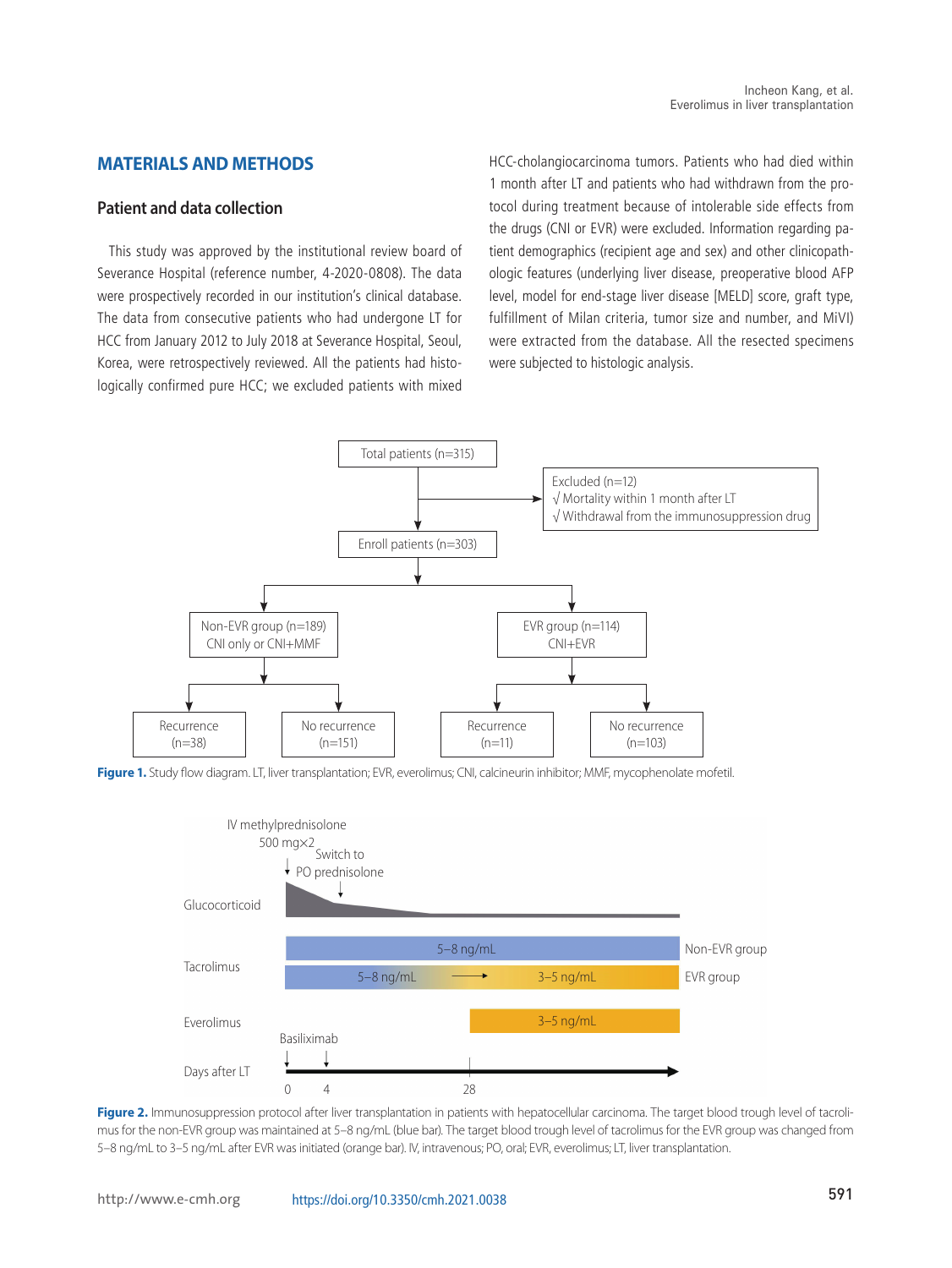

### **Changes in the immunosuppression protocols over time**

At our institution, all the patients who had undergone LT before 2012 were treated with CNIs as their primary immunosuppressive regimen. However, with increasing recognition of mTORi and their prognostic relevance for survival, we began to use EVR in combination with CNIs in January 2012. During the initial combination period (January 2012 to May 2015), because of our limited experience with EVR, we used EVR only in high-risk patients with unfavorable prognostic factors for tumor recurrence, such as patients exceeding the Milan criteria or those with pathologically confirmed MiVI. Since June 2015, EVR has been covered by Korean National Insurance for combination treatment with tacrolimus after LT, allowing us to gradually expand the use of EVR to low-risk patients. For this study, we divided patients into two groups according to EVR usage: non-EVR group (CNI alone or CNI plus mycophenolate mofetil) and EVR group (CNI plus EVR) (Fig. 1).

# **Differences in target trough blood levels between the non-EVR and EVR groups**

Our immunosuppressive protocol for patients with HCC undergoing LT is shown in Figure 2. Induction immunosuppression therapy was performed with basiliximab injected on the day of LT and postoperative day 4 in all recipients. Two high-dose boluses of methylprednisolone (500 mg) were infused intravenously immediately following portal vein and hepatic artery reperfusion during LT. After LT, intravenous methylprednisolone was tapered to 60 mg/day over 4 days and then switched to oral prednisolone (30 mg/day) on day 5. Oral prednisolone was gradually tapered, reaching 10 mg/day at 4 weeks post-LT. Maintenance immunosuppression comprised tacrolimus-based immunosuppression with or without EVR. EVR was usually initiated at 1 mg twice per day starting at 4 weeks after LT. The target trough blood level of EVR was 3–5 ng/mL. The target trough level of tacrolimus without EVR (non-EVR group) was the conventional range of 5–8 ng/mL throughout the study, while the target trough level for the reduced tacrolimus dose (EVR group) was 3–5 ng/mL after initiating EVR.

#### **Post LT follow-up**

All the patients were followed up according to our institutional post-LT protocol. All the patients were followed monthly to assess their immunosuppressive drug trough levels until 12 months after

discharge. According to those results, the dosage of the CNI or EVR was adjusted to the target trough level. Imaging studies, including dynamic computed tomography and/or ultrasound, were performed every 3 to 6 months after LT. Measurement of the serum AFP levels was also followed by imaging studies. Tumor recurrence was defined as suspicious imaging findings or a pathologically confirmed tumor from biopsy or surgery. The primary endpoint of this study was TTR, while the secondary endpoint was OS. TTR was defined as the time from the date of LT to the time of recurrence. Patients with no recurrent disease were censored at the last time at which they were known to be recurrence-

#### **Table 1.** Baseline patient characteristics

| <b>Characteristic</b>          | Value (n=303)      |
|--------------------------------|--------------------|
| Recipient age (years)          | 56 (34 - 73)       |
| Sex, male: female              | 247:56             |
| Donor age (years)              | 34 (11-71)         |
| Preoperative AFP level (ng/mL) | 59.8±210.6         |
| MELD score                     | $12.7 + 7.2$       |
| Child-Pugh class, A:B:C        | 166:96:41          |
| Etiology of HCC                |                    |
| <b>HBV</b>                     | 238 (78.5)         |
| <b>HCV</b>                     | 24 (7.9)           |
| Alcohol-related                | 27(8.9)            |
| <b>NBNC</b>                    | 14(4.6)            |
| Type of graft                  |                    |
| LDLT                           | 216 (71.3)         |
| <b>DDLT</b>                    | 87(28.7)           |
| ABO incompatible               | 47 (15.5)          |
| Number of tumors               | $3.6 + 4.6$        |
| Maximum tumor size (cm)        | $2.5 \pm 1.9$      |
| Microscopic vascular invasion  | 79 (26.1)          |
| Immunosuppression regimen      |                    |
| CNI alone or CNI plus MMF      | 189 (62.4)         |
| CNI plus everolimus            | 114 (37.6)         |
| Exceeding Milan criteria       | 77 (25.4)          |
| Recurrence                     | 49 (16.2)          |
| Follow-up duration (months)    | $37.1(1.2 - 80.2)$ |

Values are presented as mean±standard deviation, median (range), or number (%) unless otherwise indicated.

AFP, alpha-fetoprotein; MELD, model for end-stage liver disease; HCC, hepatocellular carcinoma; HBV, hepatitis B virus; HCV, hepatitis C virus; NBNC, non-B, non-C; LDLT, living donor liver transplantation; DDLT, deceased donor liver transplantation; CNI, calcineurin inhibitor; MMF, mycophenolate mofetil.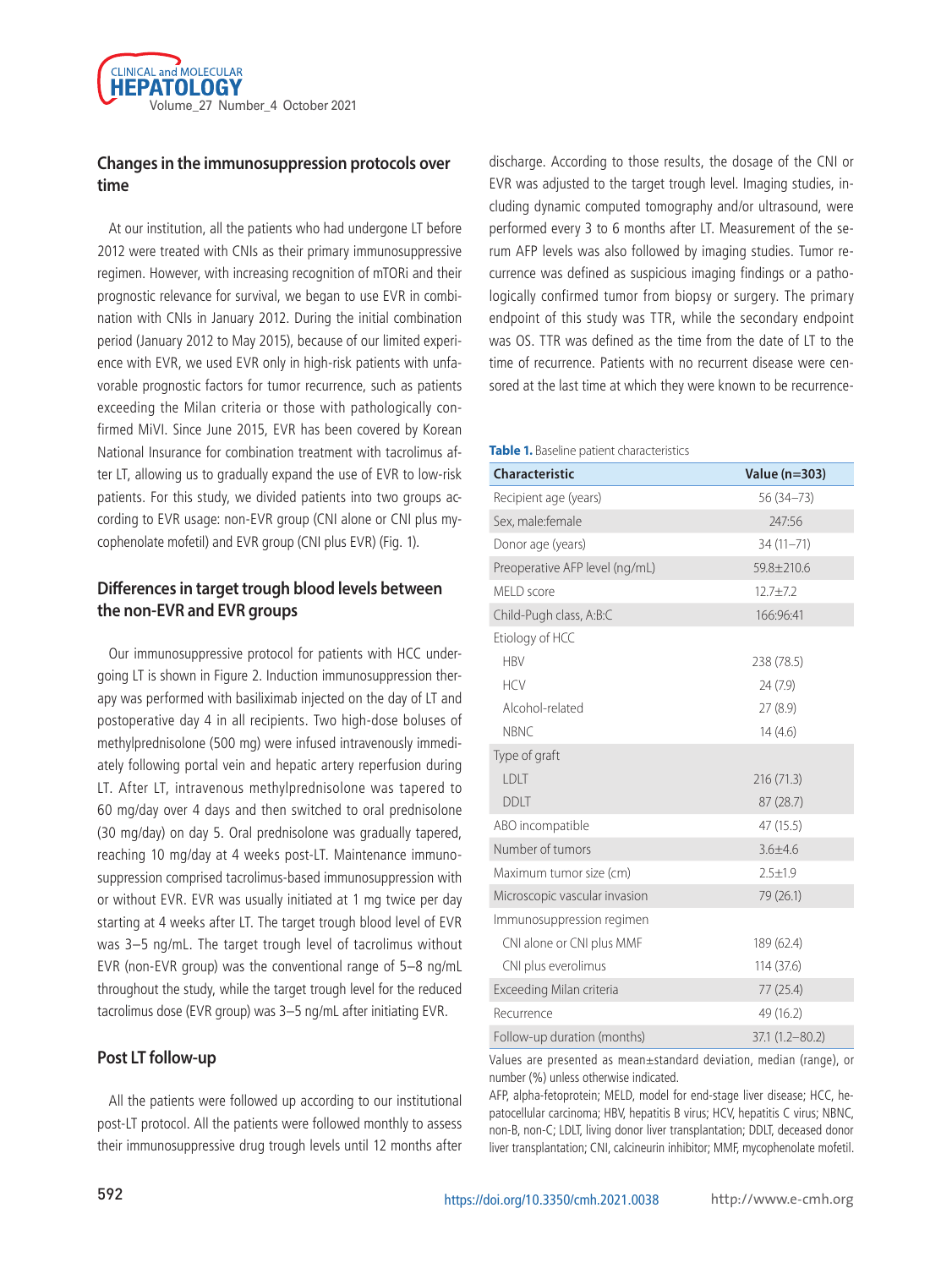free. OS was defined as the duration from the date of LT to patient death or the study end date.

#### **Statistical analysis**

Categorical data were summarized and reported as frequencies and percentages and were compared using chi-squared test or Fisher's exact test, as appropriate. Continuous variables were summarized and reported as means±standard deviation or medians and interquartile range; they were compared using Student's  $t$ test or the Mann-Whitney U test, depending on whether the variables had a normal distribution. Survival curves were created using the Kaplan-Meier method and compared using the log-rank test. Factors associated with TTR and OS were identified using univariable and multivariable Cox proportional hazards regression models. All variables significant (P<0.05) in univariable analysis were entered into step-down Cox proportional hazards regression analysis. Hazard ratios (HRs) and 95% confidence intervals (CIs) were calculated for all the regression results. All the analyses were performed using SPSS version 23 (IBM Corporation, Armonk, NY, USA). Propensity score analysis and matching were used with the psmatching program. All analyses were performed in R 3.3.3 software (R Foundation for Statistical Computing, Vienna, Austria). P values <0.05 considered statistically significant.

#### **RESULTS**

From January 2012 to July 2018, 315 patients underwent LT for HCC at Severance Hospital. We excluded 12 patients who met the aforementioned exclusion criteria. Among the 303 patients remaining in the study, 114 (37.6%) were included in the EVR group and 189 (62.4%) were included in the non-EVR group.

#### **Baseline characteristics**

Table 1 shows the baseline characteristics of the 303 patients included in the study. Of these, 247 (81.5%) were men and 56

**Table 2.** Comparison of the clinicopathologic characteristics between the groups

| Characteristic                 | Non-EVR group (n=189) | EVR group (n=114) | P-value |
|--------------------------------|-----------------------|-------------------|---------|
| Recipient age (years)          | $55.5 \pm 7.4$        | $55.8 \pm 8.2$    | 0.814   |
| Sex, male: female              | 152:37                | 95:19             | 0.527   |
| Donor age (years)              | 36.2±12.7             | 35.7±11.4         | 0.065   |
| Preoperative AFP level (ng/mL) | $66.3 \pm 246.6$      | 49.1±131.2        | 0.499   |
| MELD score                     | $12.7 \pm 7.4$        | $12.6 \pm 7.0$    | 0.966   |
| Child-Pugh class, A:B:C        | 103:60:26             | 63:36:15          | 0.987   |
| Etiology                       |                       |                   | 0.518   |
| <b>HBV</b>                     | 149 (78.8)            | 89 (78.1)         |         |
| <b>HCV</b>                     | 14(7.4)               | 10(8.8)           |         |
| Alcohol-related                | 15(7.9)               | 12(10.5)          |         |
| <b>NBNC</b>                    | 11(5.8)               | 3(2.6)            |         |
| <b>LDLT</b>                    | 127(67.2)             | 87(76.3)          | 0.091   |
| ABO incompatible               | 31 (16.4)             | 16(14.0)          | 0.581   |
| Number of tumors*              | $3.0 + 3.1$           | $4.6 \pm 6.2$     | 0.003   |
| Maximum tumor size (cm)*       | $2.5 \pm 1.6$         | $2.5 \pm 2.3$     | 0.821   |
| Microscopic vascular invasion* | 40(21.2)              | 39 (34.2)         | 0.017   |
| Exceeding Milan criteria*      | 40(21.2)              | 37(32.5)          | 0.029   |
| Recurrence                     | 38 (20.1)             | 11(9.6)           | 0.017   |

Values are presented as mean±standard deviation or number (%) unless otherwise indicated.

EVR, everolimus; AFP, alpha-fetoprotein; MELD, model for end-stage liver disease; HBV, hepatitis B virus; HCV, hepatitis C virus; NBNC, non-B, non-C; LDLT, living donor liver transplantation.

\*These variables were assessed by pathological examination of the explanted liver.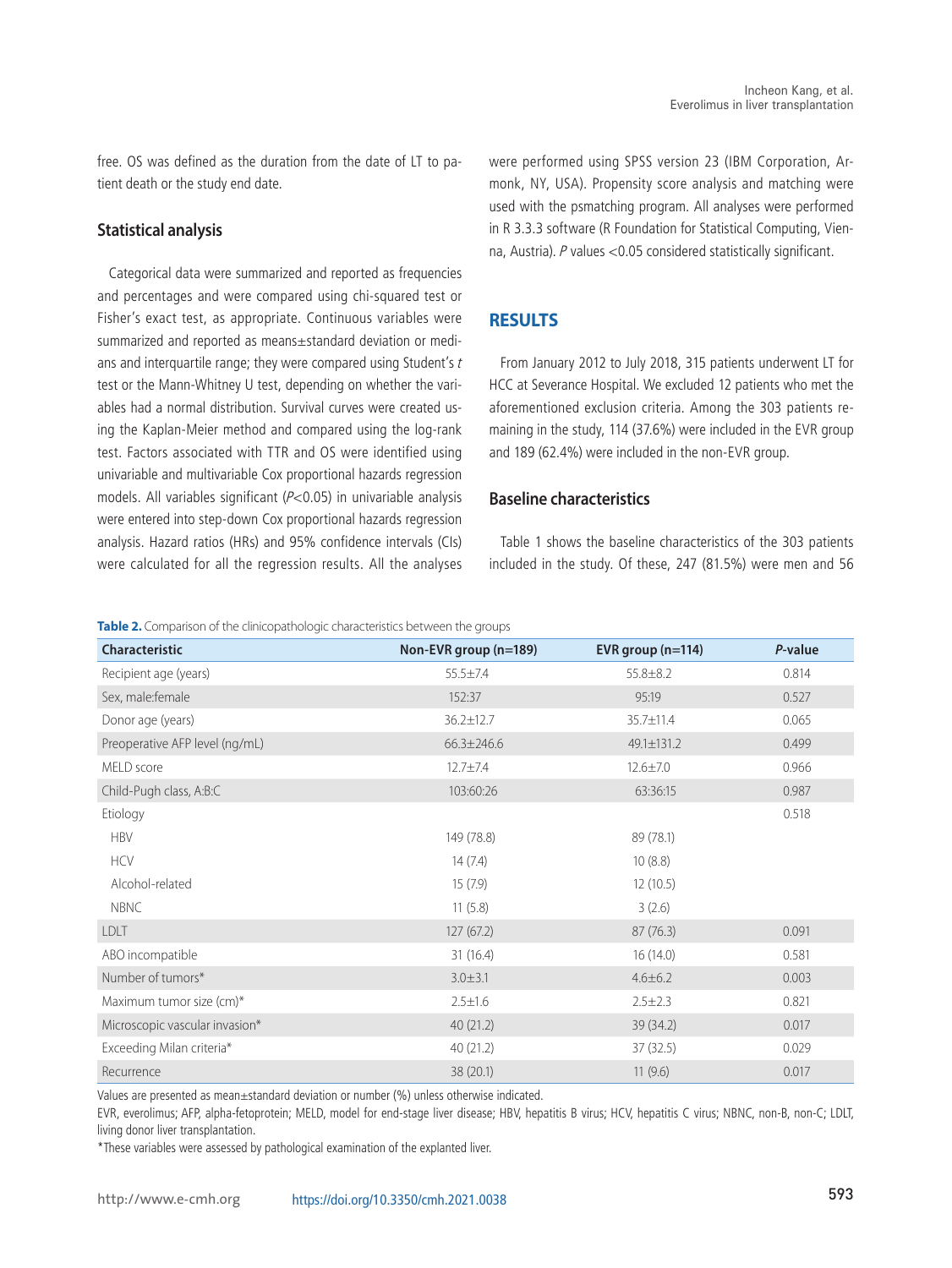

(18.5%) were women, with a median age of 56 years (range, 34– 73). All the patients had histologically confirmed HCC. Overall, 238 patients (78.5%) were positive for hepatitis B virus infection, and 24 (7.9%) were positive for hepatitis C virus infection. The mean maximum tumor size was 2.5 cm, and 47 patients (15.5%) had undergone ABO-incompatible LT. Living donor LT was performed in 216 patients (71.3%), whereas 87 patients (28.7%) received deceased donor grafts. Tumors exceeded the Milan criteria in 77 patients (25.4%). The median follow-up period was 37.1 months (interquartile range, 1.2–80.2).

# **Clinicopathologic characteristics according to EVR usage**

The clinicopathologic characteristics of patients in the non-EVR and EVR groups are shown in Table 2. Compared with non-EVR group, the EVR group had a significantly lower donor age  $(P=0.021)$ and a higher percentage of patients with MiVI ( $P=0.017$ ) or exceeding the Milan criteria ( $P=0.029$ ). Patients in the EVR group also had a higher number of tumors than those in the non-EVR group ( $P=0.003$ ). Other clinicopathologic parameters did not differ significantly between the EVR and non-EVR groups.



Figure 3. Kaplan-Meier survival curves of patients who had undergone liver transplantation for hepatocellular carcinoma. Time to recurrence (A) and overall survival (B) according to EVR use before propensity score matching. Time to recurrence (C) and overall survival (D) according to EVR after propensity score matching. EVR, everolimus.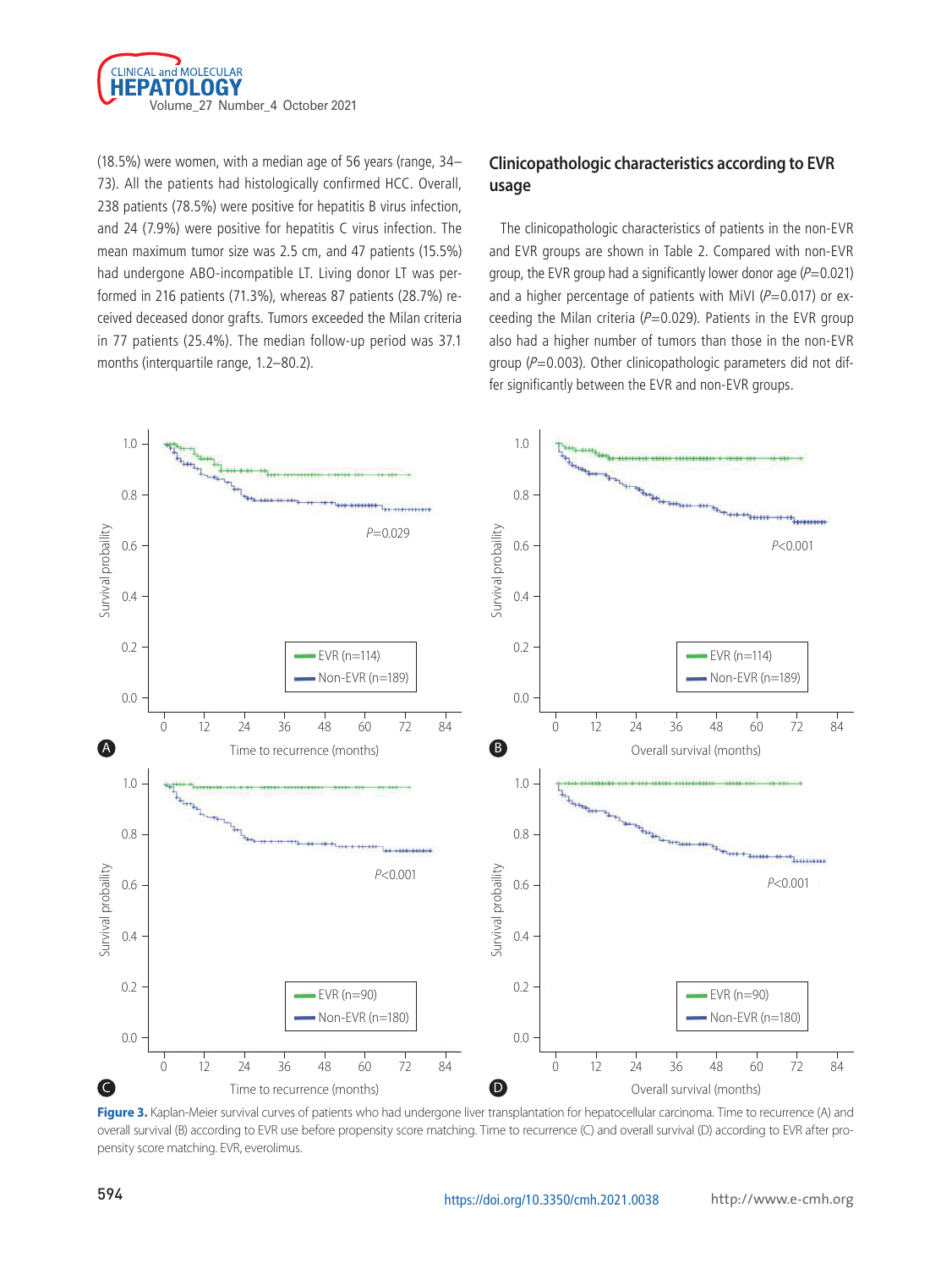#### **Actual drug exposure**

The mean trough tacrolimus levels within the first months after LT were not significantly different between the groups (non-EVR:  $10.56 \pm 2.15$  ng/mL; EVR:  $10.97 \pm 2.28$  ng/mL; at 7 days  $P=0.876$ ). However, the introduction of EVR was followed by a stepwise decrease in tacrolimus exposure in the EVR group. The mean trough tacrolimus level was reduced from 10.96±3.67 ng/mL at initial to  $3.15\pm2.31$  ng/mL at 24 months. By contrast, the mean trough tacrolimus level in the non-EVR group remained at approximately 6–7 ng/mL from 4 months onward. Thus, the trough tacrolimus concentrations remained significantly reduced in the EVR group during the follow-up period compared with those in the non-EVR group (Supplementary Fig. 1A).

The mean trough level of EVR at 1 month post-LT was 2.12±1.23 ng/mL but increased and persisted within the target range (3–5 ng/mL) from 2 months onward: 3.05±1.38 ng/mL at 2 months,  $4.16\pm1.45$  ng/mL at 4 months,  $3.89\pm2.36$  ng/mL at 6 months, 4.35±1.84 ng/mL at 8 months, 3.82±1.69 ng/mL at 10 months, 3.32±1.96 ng/mL at 12 months, and 3.45±1.78 ng/mL at 24 months (Supplementary Fig. 1B).

# **Survival differences between the non-EVR and EVR groups**

During the median follow-up of 37.1 months, 49 patients (16.2%) developed tumor recurrence and 53 (17.5%) died. When examining the entire cohort, the 1-, 3-, and 5-year TTR rates were 90.1%, 81.5%, and 80.0%, respectively, while the 1-, 3-, and 5-year OS rates were 91.2%, 82.4%, and 77.7%, respectively. The TTR curves for the EVR and non-EVR groups are shown in Figure 3A. TTR was significantly longer in the EVR group than in the Non-EVR group ( $P=0.029$ ). The OS curves of patients according to EVR are shown in Figure 3B. Similar to TTR, OS was significantly longer in the EVR group (P<0.001).

**Table 3.** Clinicopathologic characteristics between the groups after PSM

| <b>Characteristic</b>          | Non-EVR group (n=180) | EVR group $(n=90)$ | P-value |
|--------------------------------|-----------------------|--------------------|---------|
| Recipient age (years)          | $55.5 \pm 7.4$        | $55.8 \pm 8.2$     | 0.814   |
| Sex, male: female              | 147:33                | 72:18              | 0.742   |
| Donor age (years)              | 36.2±12.7             | 35.7±11.4          | 0.065   |
| Preoperative AFP level (ng/mL) | 56.7±211.8            | 49.3±135.8         | 0.523   |
| MELD score                     | $12.6 \pm 7.3$        | $12.3 \pm 7.1$     | 0.589   |
| Child-Pugh class, A:B:C        | 98:59:23<br>50:30:10  |                    | 0.925   |
| Etiology                       |                       |                    | 0.742   |
| <b>HBV</b>                     | 141 (78.3)            | 74 (82.2)          |         |
| <b>HCV</b>                     | 13(7.2)               | 7(7.8)             |         |
| Alcohol-related                | 15(8.3)               | 6(6.7)             |         |
| <b>NBNC</b>                    | 11(6.1)               | 3(3.3)             |         |
| <b>LDLT</b>                    | 126(70.0)             | 71 (78.9)          | 0.121   |
| ABO incompatible               | 31(17.2)              | 13 (14.4)          | 0.560   |
| Number of tumors*              | $3.0 + 3.1$           | $3.2 \pm 3.0$      | 0.859   |
| Maximum tumor size (cm)*       | $2.5 \pm 1.6$         | $2.3 \pm 1.5$      | 0.799   |
| Microscopic vascular invasion* | 39(21.7)              | 20(22.2)           | 0.917   |
| Exceeding Milan criteria*      | 40(22.2)<br>21(23.3)  |                    | 0.837   |
| Recurrence                     | 37(20.6)              | 1(1.1)             | < 0.001 |

Values are presented as mean±standard deviation or number (%) unless otherwise indicated.

PSM, propensity score matching; EVR, everolimus; AFP, alpha-fetoprotein; MELD, model for end-stage liver disease; HBV, hepatitis B virus; HCV, hepatitis C virus; NBNC, non-B, non-C; LDLT, living donor liver transplantation.

\*These variables were assessed by pathological examination of the explanted liver.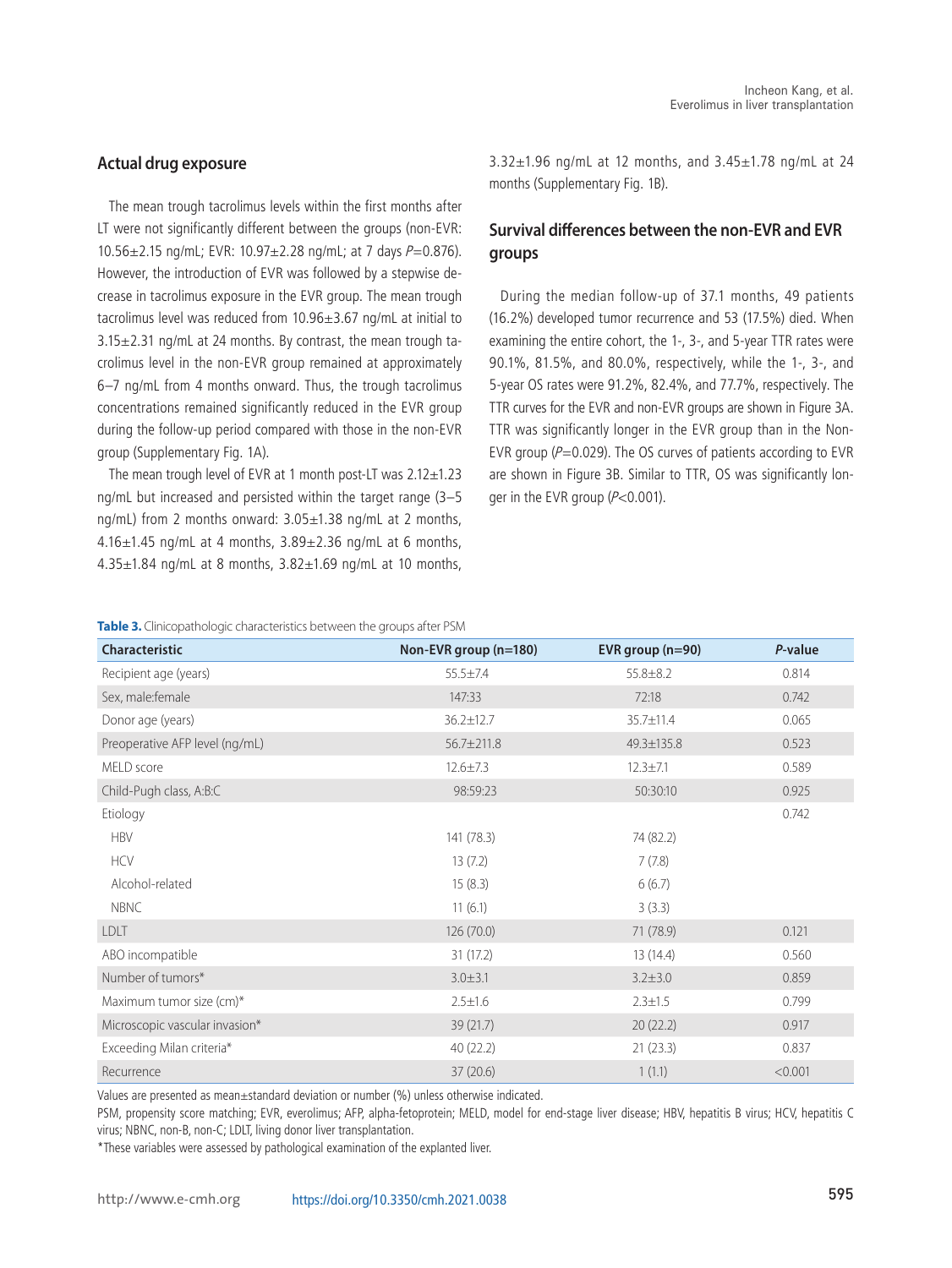

# **Propensity score-matched comparison of non-EVR and EVR groups**

Since this study was retrospectively designed in the first place, there were no consistent criteria for the selection of EVR over time. To minimize the selection bias and balance the differences in the baseline covariates between the non-EVR and EVR groups, we conducted propensity score matching (PSM) analysis. TTR and OS were compared between the two groups utilizing PSM.

After the 1:2 matching, 270 patients were selected and divided into propensity-matched EVR group (n=90) and propensity-matched non-EVR group (n=180). Table 3 summarizes the clinicopathologic



Figure 4. Subgroup analysis according to the presence of MiVI. Time to recurrence (A) and overall survival (B) according to EVR use in patients without MiVI. Time to recurrence (C) and overall survival (D) according to EVR use in patients with MiVI. MiVI, microscopic vascular invasion; EVR, everolimus.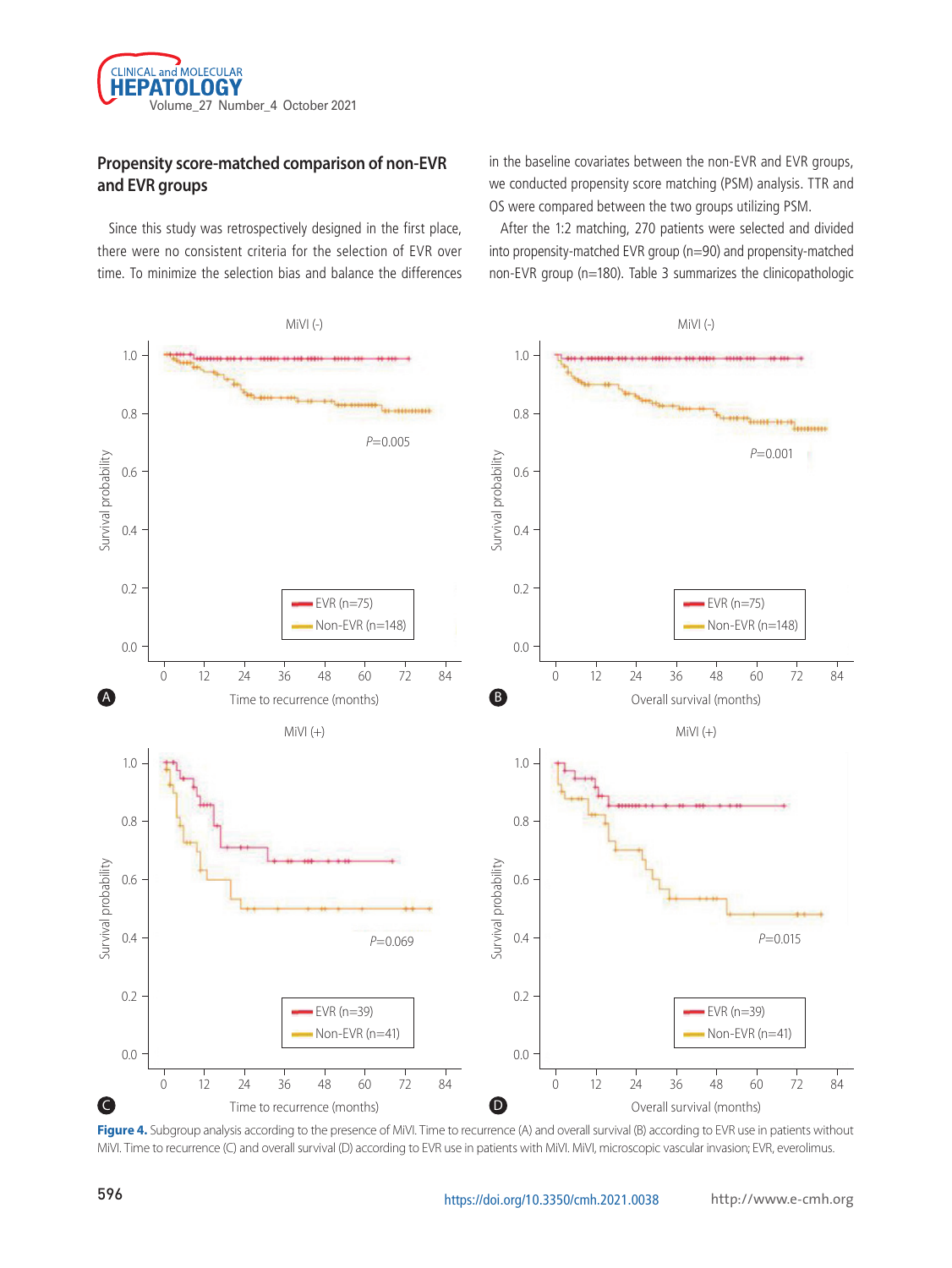characteristics between the two groups after PSM. The baseline variables were well balanced, and there were no significant clinicopathologic characteristics between the groups. In the matched population, cases with EVR had better TTR and OS (P<0.001) in comparison with cases in the non-EVR cohort (Fig. 3C, D). The result after PSM confirmed that the difference in survival rates between the groups was more remarkable than that before PSM.

# **Subgroup analysis of survival stratified by MiVI and Milan criteria**

To evaluate the effects of EVR in low-risk versus high-risk pa-



Figure 5. Subgroup analysis according to Milan criteria. Time to recurrence (A) and overall survival (B) according to EVR use in patients within Milan criteria. Time to recurrence (C) and overall survival (D) according to EVR use in patients exceeding Milan criteria. EVR, everolimus.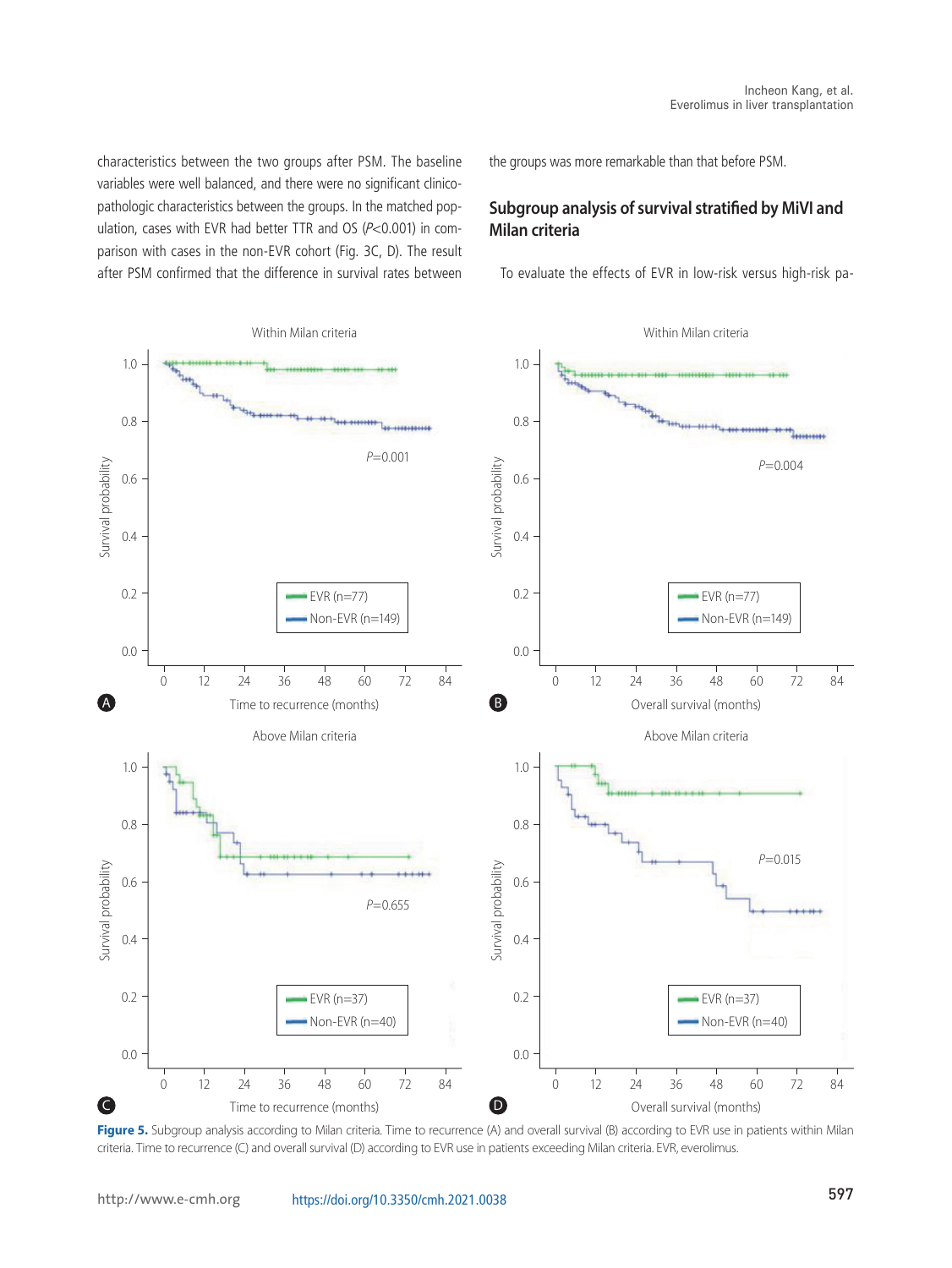

tients, we performed subgroup analysis based on MiVI status (Supplementary Fig. 2) and Milan criteria (Supplementary Fig. 3), respectively. Low-risk patients were defined as patients without MiVI or within Milan criteria, and high-risk patients were defined as patients with MiVI or above Milan criteria.

In patients without MiVI (n=223), the EVR group had substantially better TTR ( $P=0.005$ ) and OS ( $P=0.001$ ) than the non-EVR group (Fig. 4A, B). In patients with MiVI (n=80), the two groups had similar TTR ( $P=0.069$ ; Fig. 4C), but the EVR group had a significantly longer OS ( $P=0.015$ ; Fig. 4D). In patients within Milan criteria (n=226), the EVR group had substantially better TTR

 $(P=0.001)$  and OS ( $P=0.004$ ) than the non-EVR group (Fig. 5A, B). In patients above Milan criteria (n=77), no statistically significant difference in TTR ( $P=0.655$ ; Fig. 5C) was found between the EVR and non-EVR groups, but the EVR group had significantly longer OS (P=0.015; Fig. 5D).

#### **Posttransplant complications**

Surgical and immunological complications for the two groups are listed in Table 4. During the follow-up period, 25 cases (13.2%) and 15 cases (13.1%) of suspected acute cellular rejection

| Complication                       | Non-EVR group (n=189) | EVR group $(n=114)$ | P-value |
|------------------------------------|-----------------------|---------------------|---------|
| Suspected acute cellular rejection | 25(13.2)              | 15(13.1)            | 0.986   |
| Steroid-resistant rejection        | 0(0.0)                | 0(0.0)              |         |
| <b>Biliary complications</b>       | 40(21.2)              | 21(18.4)            | 0.564   |
| Hepatic artery stenosis            | 0(0.0)                | 0(0.0)              |         |
| Hepatic artery thrombosis          | 3(1.6)                | 0(0.0)              | ٠       |
| Portal vein thrombosis             | 3(1.6)                | 1(0.9)              | 0.600   |
| Wound infection                    | 24(12.7)              | 13(11.4)            | 0.739   |
| Dyslipidemia                       | 39(20.6)              | 39(34.2)            | 0.009   |
| Proteinuria                        | 36 (19.0)             | 37(32.5)            | 0.008   |
| Mouth ulcers                       | 8(4.2)                | 11(9.6)             | 0.060   |
| Renal failure                      | 2(1.0)                | 1(0.9)              | 0.877   |

Values are presented as number (%).

**Table 4.** Posttransplant complications

EVR, everolimus.

#### **Table 5.** Prognostic factors for time to recurrence

| <b>Factor</b>                 | Univariable analysis |         | Multivariable analysis   |                          |
|-------------------------------|----------------------|---------|--------------------------|--------------------------|
|                               | <b>HR</b>            | P-value | <b>HR (95% CI)</b>       | P-value                  |
| Recipient age                 | 0.968                | 0.053   |                          |                          |
| Male sex                      | 2.048                | 0.129   |                          |                          |
| Donor age                     | 0.995                | 0.650   | $\overline{\phantom{a}}$ | $\overline{\phantom{0}}$ |
| AFP level >50 ng/mL           | 3.013                | < 0.001 | 2.320 (1.235 - 4.358)    | 0.009                    |
| LDLT                          | 0.977                | 0.941   | $\overline{\phantom{0}}$ | $\overline{\phantom{0}}$ |
| Tumor size $>3$ cm            | 3.203                | < 0.001 | 2.272 (1.173-4.399)      | 0.015                    |
| Number of tumors              | 1.081                | < 0.001 | 1.077 (1.038-1.117)      | < 0.001                  |
| MFI D score                   | 0.983                | 0.484   |                          | $\qquad \qquad -$        |
| Exceeding Milan criteria      | 2.908                | < 0.001 | $\qquad \qquad -$        | $\overline{\phantom{0}}$ |
| Everolimus use                | 0.481                | 0.033   | $0.248(0.113 - 0.543)$   | 0.001                    |
| Microscopic vascular invasion | 4.642                | < 0.001 | 3.361 (1.824-6.194)      | < 0.001                  |

HR, hazard ratio; CI, confidence interval; AFP, alpha-fetoprotein; LDLT, living donor liver transplantation; MELD, model for end-stage liver disease.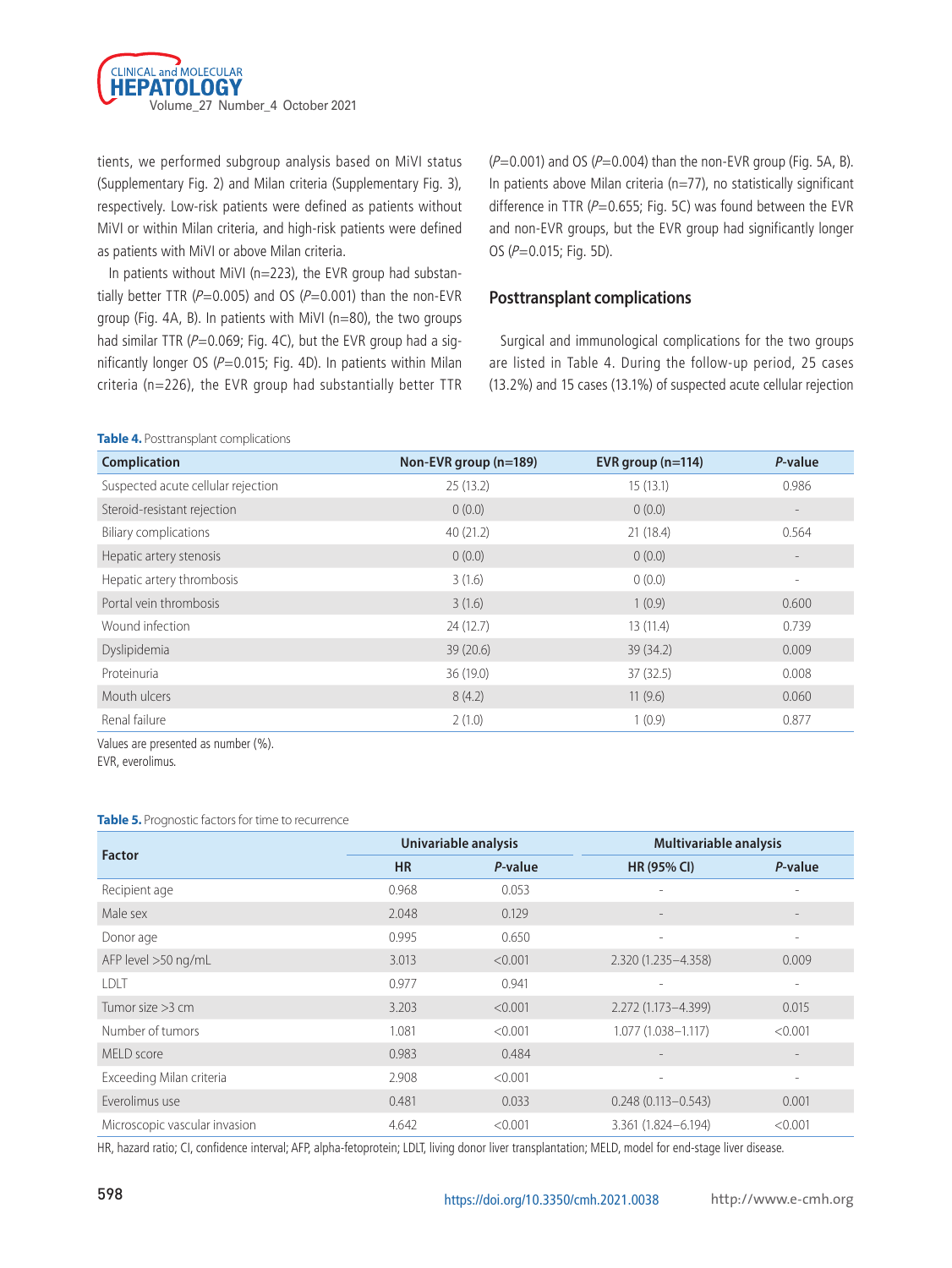were observed in the non-EVR and EVR groups, respectively. All patients with acute cellular rejection were treated with steroid pulse therapy. Three cases in the non-EVR group developed hepatic artery thrombosis (HAT) versus none in the EVR group. There were no statistically significant differences between the EVR and non-EVR groups in the occurrence rate of suspected acute cellular rejection; biliary complications, including biliary stricture and leak; portal vein thrombosis; wound infection; mouth ulcers; and renal failure. Dyslipidemia ( $P=0.009$ ) and proteinuria ( $P=0.008$ ) were significantly more frequent adverse effects in the EVR group than in the non-EVR group.

#### **Prognostic factors for time to recurrence**

On univariable analysis, prognostic factors significantly associated with a worse TTR were an AFP level >50 ng/mL, tumor size >3 cm, higher number of tumors, exceeding Milan criteria, EVR use, and the presence of MiVI. In multivariable analysis, the following were identified as independent prognostic factors for TTR: AFP >50 ng/mL (HR, 2.320; 95% CI, 1.235-4.358; P=0.009), tumor size  $>3$  cm (HR, 2.272; 95% CI, 1.173-4.399; P=0.015), a higher number of tumors (HR, 1.077; 95% CI, 1.038–1.117; P<0.001), the presence of MiVI (HR, 3.361; 95% CI, 1.824–6.194; P<0.001), and EVR use (HR, 0.248; 95% CI, 0.113-0.543; P=0.001) (Table 5). Exceeding Milan criteria was excluded from the multivariable analysis because it was designated as an overlapping factor with tumor size and tumor numbers.

#### **Table 6.** Prognostic factors for overall survival

#### **Prognostic factors for overall survival**

Univariable analysis showed that an AFP level >50 ng/mL, tumor size >3 cm, a higher number of tumors, a higher MELD score, exceeding Milan Criteria, the presence of MiVI, and EVR use affected OS. In multivariable analysis, the following were identified as independent prognostic factors for OS: an AFP level >50 ng/mL (HR, 2.120; 95% CI, 1.127-3.987;  $P=0.020$ ), a higher number of tumors (HR, 1.059; 95% CI, 1.013–1.106; P=0.011), a higher MELD score (HR, 1.044; 95% CI, 1.007–1.083; P=0.019), the presence of MiVI (HR, 1.976; 95% CI, 1.073-3.640; P=0.029), and EVR use (HR, 0.145; 95% CI, 0.055–0.381; P<0.001) (Table 6).

#### **DISCUSSION**

Despite major advances in transplant immunosuppressant regimens in recent decades, the ideal immunosuppression protocol for liver transplant recipients with HCC remains debatable. The primary goal of immunosuppression treatment in transplantation is to maintain a balance between the risk of graft rejection and risk of immunosuppression-induced malignancy. Therefore, selecting the optimal immunosuppressant regimen is crucial for improving survival after LT for HCC.

Over the past decade, CNIs (tacrolimus and cyclosporin) have remained the primary maintenance immunosuppressants after LT.<sup>15</sup> However, numerous studies have reported CNIs (particularly tacrolimus) as a dose-dependent factor for increasing the risk of

| <b>Factor</b>                 | Univariable analysis |         | <b>Multivariable analysis</b> |                          |
|-------------------------------|----------------------|---------|-------------------------------|--------------------------|
|                               | <b>HR</b>            | P-value | <b>HR (95% CI)</b>            | P-value                  |
| Recipient age                 | 0.988                | 0.497   |                               | $\overline{\phantom{0}}$ |
| Male sex                      | 1.748                | 0.198   |                               | $\qquad \qquad -$        |
| Donor age                     | 1.019                | 0.063   | $\equiv$                      | $\overline{\phantom{a}}$ |
| AFP level >50 ng/mL           | 2.329                | 0.006   | 2.120 (1.127-3.987)           | 0.020                    |
| LDLT                          | 0.616                | 0.083   |                               | $\overline{\phantom{a}}$ |
| Tumor size $>3$ cm            | 1.866                | 0.029   | 1.329 (0.668-2.642)           | 0.417                    |
| Number of tumors              | 1.045                | 0.018   | 1.059 (1.013-1.106)           | 0.011                    |
| MFI D score                   | 1.037                | 0.022   | 1.044 (1.007-1.083)           | 0.019                    |
| Exceeding Milan criteria      | 1.936                | 0.022   |                               | $\overline{\phantom{0}}$ |
| Everolimus use                | 0.238                | 0.001   | $0.145(0.055 - 0.381)$        | < 0.001                  |
| Microscopic vascular invasion | 2.451                | 0.001   | 1.976 (1.073-3.640)           | 0.029                    |

HR, hazard ratio; CI, confidence interval; AFP, alpha-fetoprotein; LDLT, living donor liver transplantation; MELD, model for end-stage liver disease.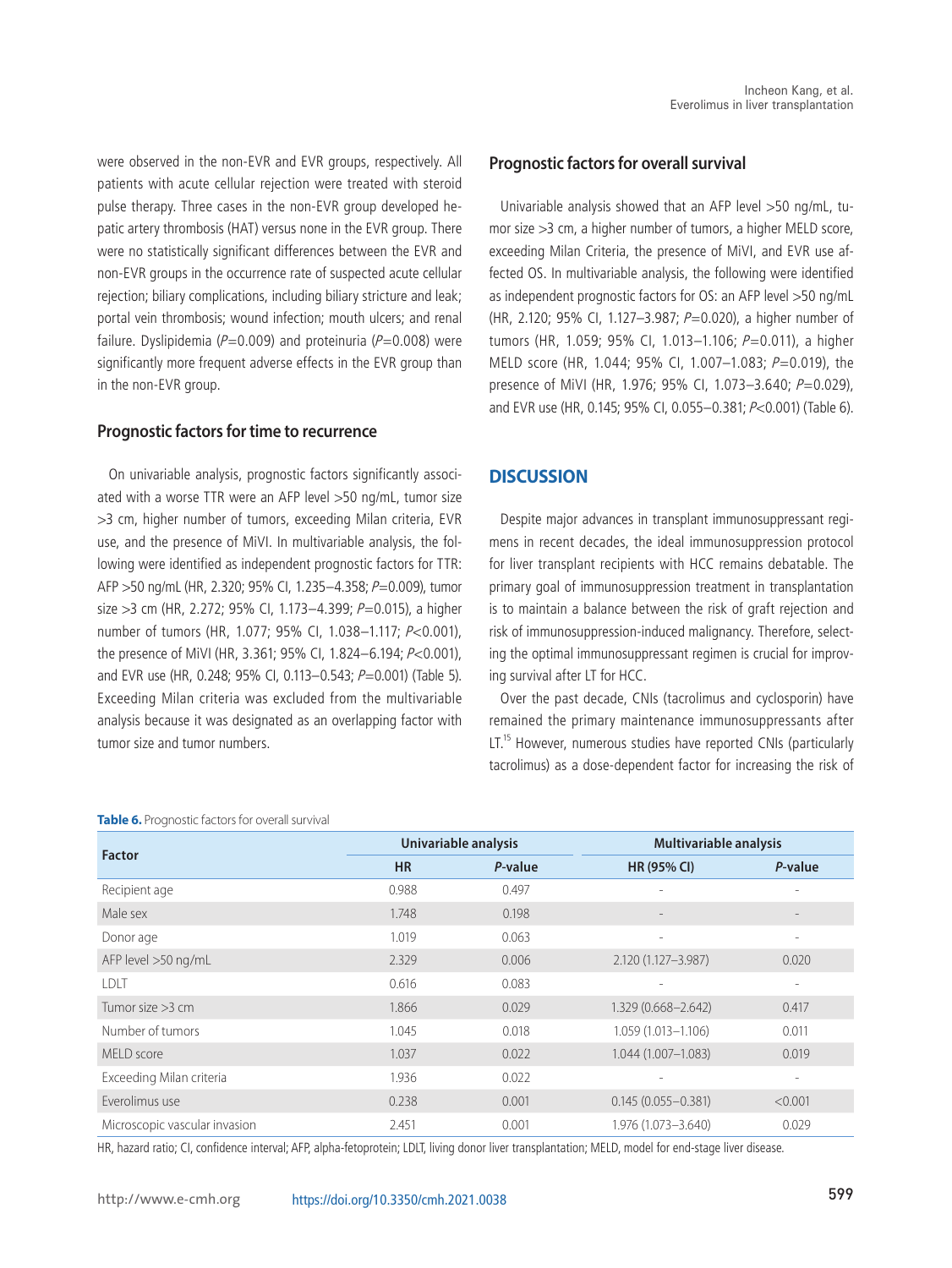

tumor recurrence after LT for HCC.<sup>12,13,16,17</sup> Furthermore, reducing the tacrolimus dosage by adding EVR has been demonstrated to improve post-transplant renal function compared with CNI alone.<sup>18,19</sup> Therefore, these results suggest that minimizing the CNI levels should be considered to reduce the risks of HCC recurrence and renal toxicity.

The anti-proliferative and anti-tumor effects of mTORi (sirolimus and EVR), which were introduced as alternative immunosuppressant agents to CNI, have been suggested by previous animal and retrospective studies.20-22 Among mTORi, EVR was developed more recently and has more potent anti-proliferation effects than sirolimus.<sup>23,24</sup> Klawitter et al.<sup>24</sup> highlighted the substantially different pharmacodynamic and toxicodynamic properties between sirolimus and EVR. For these reasons, we have incorporated EVR into our post-LT protocol for patients with HCC to optimize the immunosuppressant regimen.

Regarding the timing of EVR use, we initiate EVR in combination with the CNI 4 weeks after LT, representing the same protocol used in the H2304/H2307 trials involving LT. $18,25$  This initiation time was chosen because of previously reported concerns of irreversible kidney damage,<sup>18,26</sup> wound healing,<sup>27,28</sup> and HAT.<sup>29</sup> No EVR-related wound healing problems or HAT was detected in any of our 114 patients who received EVR.

In the absence of guidelines for EVR usage, previous studies have attempted to use EVR in various ways, including early or late initiation times, as monotherapy or combination therapy, and with a wide spectrum of target blood trough levels. Because of these heterogeneous conditions, the outcomes associated with EVR usage have varied considerably. However, in the present study, we have been following a unified immunosuppressive protocol since 2012. Based on our findings, we believe that our protocol may provide clinically useful guidelines for using EVR.

In the present study, the EVR group had more aggressive tumor biology than the non-EVR group, as reflected by a higher number of tumors and a higher prevalence of MiVI and cases exceeding Milan criteria. These factors can be used to identify patients at a high risk of recurrence after surgery. Unexpectedly, the EVR group had better TTR and OS than the non-EVR group, despite the EVR group having patients with more advanced tumor characteristics. The result after PSM showed a more dramatic improvement in the survival rate of the EVR group compared to the non-EVR group. MiVI has been identified as one of the strongest risk factors for poor outcomes after LT. $^{11,30}$  Lim et al. $^{10}$  argued that MiVI is a better predictor of tumor recurrence and OS in HCC than Milan criteria. However, MiVI can only be detected by pathologic examination

after LT, and no evidence currently indicates that postoperative adjuvant therapy provides a survival benefit after LT for HCC in patients with pathologically confirmed MiVI.

In subgroup analysis of high-risk patients with MiVI or above Milan criteria, EVR use was associated with improved OS but not TTR. This discrepancy between OS and TTR was unexpected. One possibility is that EVR has no direct impact on tumor recurrence in high-risk patients. As with advanced HCC, tumor recurrence is more likely influenced by aggressive factors related to the tumor itself. However, the anti-tumor effects of EVR may slow the rate of tumor growth and progression after recurrence, contributing to improved OS. This result may be a crucial clue suggesting that EVR may be useful not only as an immunosuppressant agent but also as an adjuvant therapeutic agent.

In low-risk patients, EVR was clearly beneficial for both tumor recurrence and survival. Only one recurrence was noted among the 75 MiVI-negative or 77 within-Milan criteria patients who received EVR. These results are consistent with the findings of the recent multicenter randomized SILVER trial, which showed that sirolimus was associated with improved disease-free survival in the first  $3-5$  years after LT, particularly in low-risk patients.<sup>31</sup> Our results suggest that the anti-cancer effects of EVR are more pronounced in low-risk patients than in high-risk patients and that immunosuppressant protocols should be tailored to individual risk stratification based on tumor biology. A well-designed prospective study is required to more definitively determine the role of EVR for HCC.

In the present study, EVR use was an independent significant prognostic factor for improved TTR and OS after LT for HCC. Until now, the anti-tumor effects in HCC patients have been considered to reflect reduced CNI exposure rather than direct EVR effects. To our best knowledge, this is the first report describing the independent prognostic value of EVR use in patients with HCC after LT. To decrease the risk of bias, multiple parameters that could potentially impact survival were adjusted for. Unexpectedly, after correction for multiple variables, EVR gained more statistical power as an independent prognostic factor in multivariable analysis. A preoperative AFP level >50 ng/mL and the presence of MiVI were also strong indicators of prognosis. These results are consistent with the findings of previous studies. $11$ 

The current study had some limitations. The data for this retrospective study were extracted from medical records, and the study was conducted at a single institution. PSM analysis was used to reduce the selection bias and confounding variables between the groups. However, there are some selection biases due to the ret-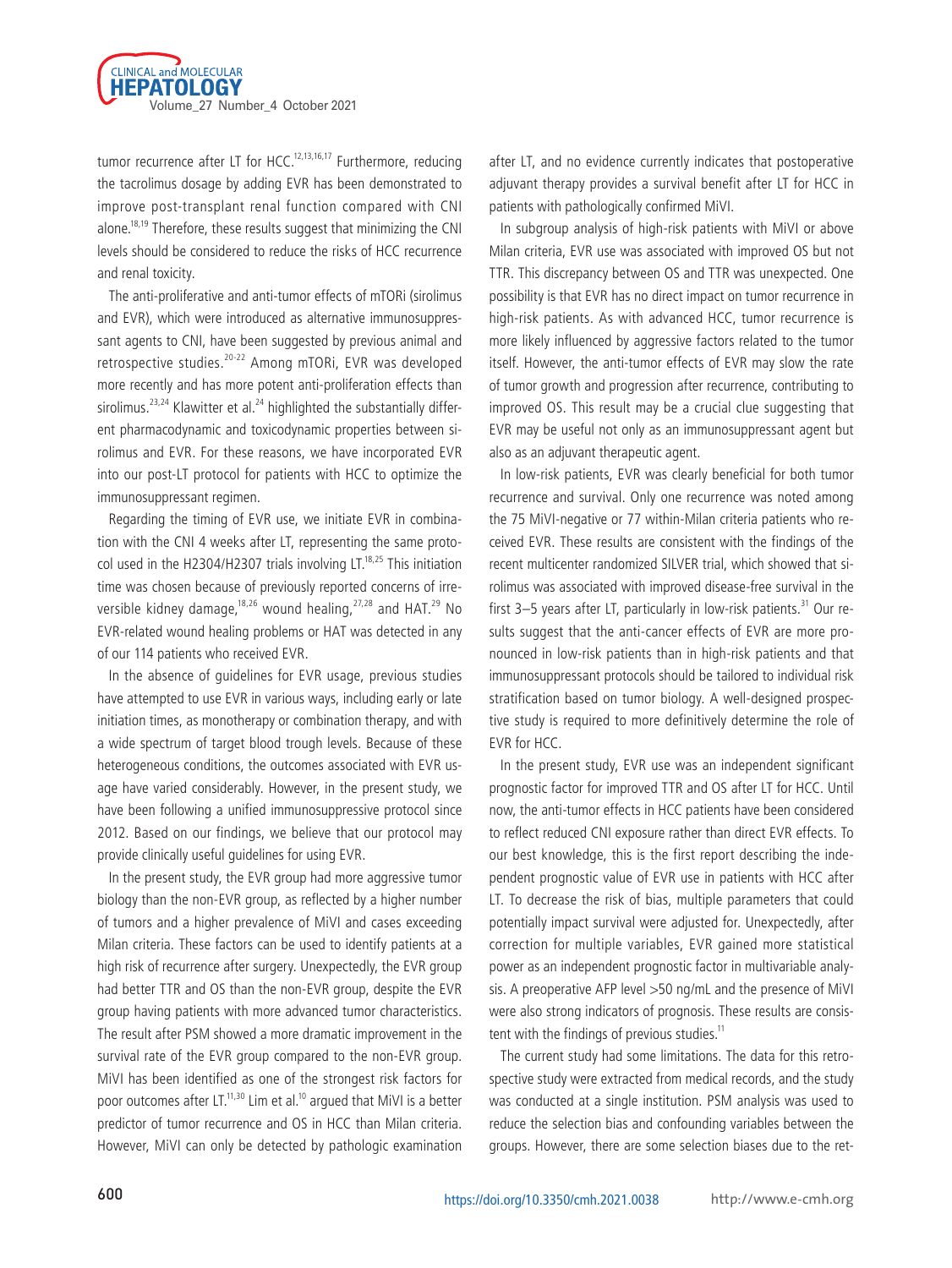rospective design of the study. Based on our findings, a well-designed randomized controlled trial is required to establish the role of EVR for HCC. Despite these limitations, we showed potential survival benefits of EVR-based immunosuppressant therapy, even in patients with MiVI. Our findings provide a better understanding of the anti-cancer effects of EVR and may be helpful in selecting post-LT immunosuppressant agents in other patients with HCC.

In conclusion, an immunosuppression protocol comprising EVR combined with lower dose CNIs was associated with improved long-term survival after LT for HCC. EVR was particularly beneficial for reducing tumor recurrence and improving survival in lowrisk patients. EVR use was identified as an independent significant prognostic factor for improved TTR and OS after LT in patients with HCC. These results provide useful information to improve the management of liver transplant recipients with HCC. Further well-designed prospective studies should be conducted to confirm our results.

#### **Authors' contribution**

Incheon Kang: study design, statistical analysis, writing and revision of the manuscript; Hyun Jeong Kim: data acquisition, statistical analysis, data interpretation; Jae Geun Lee, Sung Hoon Choi, Dai Hoon Han, Gi Hong Choi, Myoung Soo Kim, Jin Sub Choi, and Soon Il Kim: study design, data interpretation, revision of the manuscript; Dong Jin Joo: study design, data interpretation, writing and revision of the manuscript.

#### **Conflicts of Interest**

The authors have no conflicts to disclose.

#### **SUPPLEMENTARY MATERIAL**

Supplementary material is available at Clinical and Molecular Hepatology website (http://www.e-cmh.org).

#### **REFERENCES**

- 1. Pavel MC, Fuster J. Expansion of the hepatocellular carcinoma Milan criteria in liver transplantation: future directions. World J Gastroenterol 2018;24:3626-3636.
- 2. Shimamura T, Akamatsu N, Fujiyoshi M, Kawaguchi A, Morita S, Kawasaki S, et al. Expanded living-donor liver transplantation criteria for patients with hepatocellular carcinoma based on the Japanese

nationwide survey: the 5-5-500 rule - a retrospective study. Transpl Int 2019;32:356-368.

- 3. Chu KK, Wong KH, Chok KS. Expanding Indications for liver transplant: tumor and patient factors. Gut Liver 2021;15:19-30.
- 4. Clavien PA, Lesurtel M, Bossuyt PM, Gores GJ, Langer B, Perrier A, et al. Recommendations for liver transplantation for hepatocellular carcinoma: an international consensus conference report. Lancet Oncol 2012;13:e11-e22.
- 5. de'Angelis N, Landi F, Carra MC, Azoulay D. Managements of recurrent hepatocellular carcinoma after liver transplantation: a systematic review. World J Gastroenterol 2015;21:11185-11198.
- 6. Schlansky B, Orloff SL. Promise and pitfalls of using α-fetoprotein in liver transplantation allocation for hepatocellular carcinoma. JAMA Surg 2017;152:64-65.
- 7. Mazzaferro V, Droz Dit Busset M, Bhoori S. Alpha-fetoprotein in liver transplantation for hepatocellular carcinoma: the lower, the better. Hepatology 2018;68:775-777.
- 8. Tamura S, Kato T, Berho M, Misiakos EP, O'Brien C, Reddy KR, et al. Impact of histological grade of hepatocellular carcinoma on the outcome of liver transplantation. Arch Surg 2001;136:25-30; discussion 31.
- 9. Decaens T, Roudot-Thoraval F, Bresson-Hadni S, Meyer C, Gugenheim J, Durand F, et al. Role of immunosuppression and tumor differentiation in predicting recurrence after liver transplantation for hepatocellular carcinoma: a multicenter study of 412 patients. World J Gastroenterol 2006;12:7319-7325.
- 10. Lim KC, Chow PK, Allen JC, Chia GS, Lim M, Cheow PC, et al. Microvascular invasion is a better predictor of tumor recurrence and overall survival following surgical resection for hepatocellular carcinoma compared to the Milan criteria. Ann Surg 2011;254:108-113.
- 11. Kang I, Jang M, Lee JG, Han DH, Joo DJ, Kim KS, et al. Subclassification of microscopic vascular invasion in hepatocellular carcinoma. Ann Surg. 2020 Jan 14. doi: 10.1097/SLA.0000000000003781.
- 12. Vivarelli M, Cucchetti A, Piscaglia F, La Barba G, Bolondi L, Cavallari A, et al. Analysis of risk factors for tumor recurrence after liver transplantation for hepatocellular carcinoma: key role of immunosuppression. Liver Transpl 2005;11:497-503.
- 13. Vivarelli M, Cucchetti A, La Barba G, Ravaioli M, Del Gaudio M, Lauro A, et al. Liver transplantation for hepatocellular carcinoma under calcineurin inhibitors: reassessment of risk factors for tumor recurrence. Ann Surg 2008;248:857-862.
- 14. Grigg SE, Sarri GL, Gow PJ, Yeomans ND. Systematic review with meta-analysis: sirolimus- or everolimus-based immunosuppression following liver transplantation for hepatocellular carcinoma. Aliment Pharmacol Ther 2019;49:1260-1273.
- 15. Meier-Kriesche HU, Li S, Gruessner RW, Fung JJ, Bustami RT, Barr ML, et al. Immunosuppression: evolution in practice and trends, 1994-2004. Am J Transplant 2006;6(5 Pt 2):1111-1131.